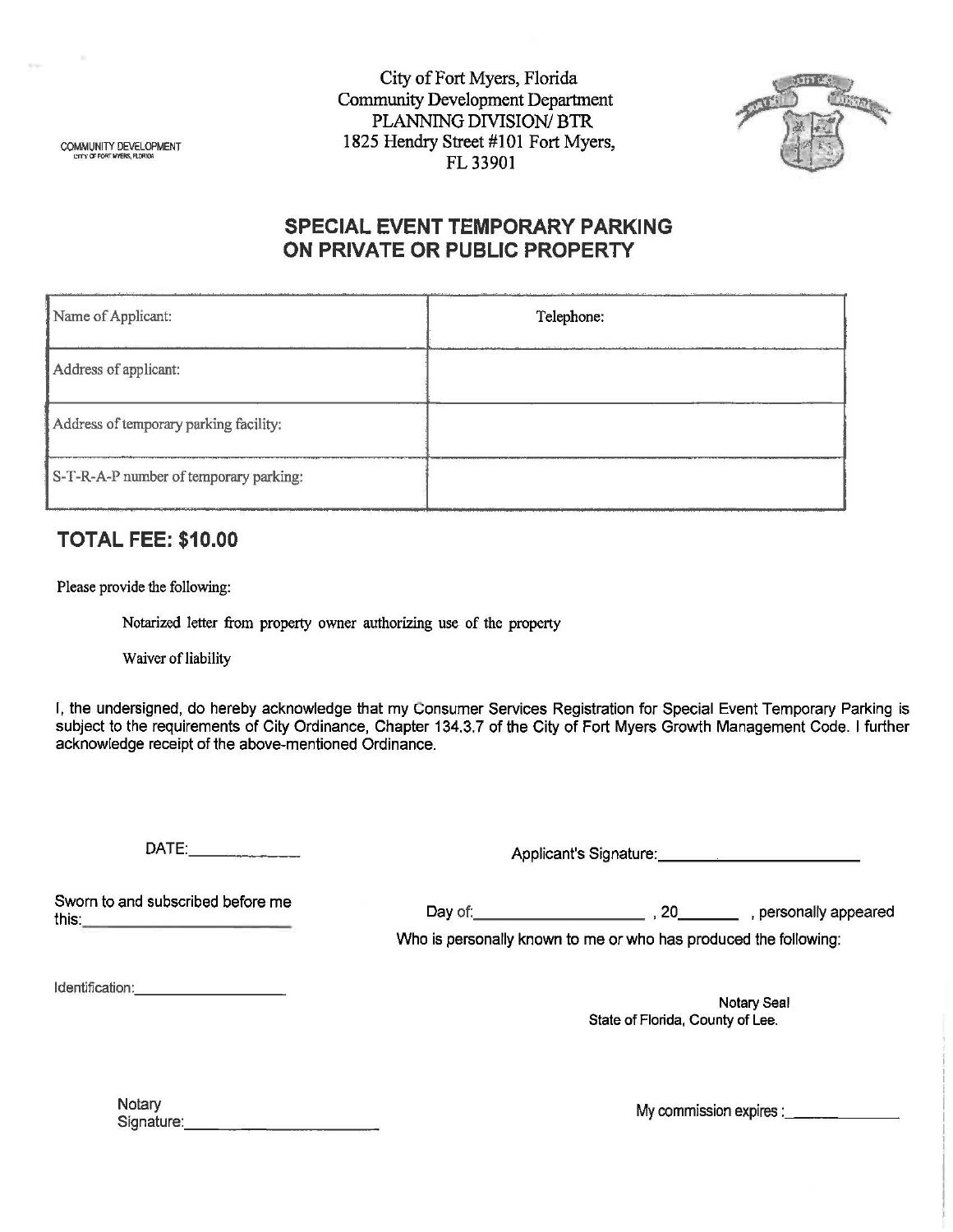## **INDEMNIFICATION**

in consideration of the City of Fort Myers allowing me or my designee(s) to collect parking fees on the property described in Consumer Service Registration #\_\_\_\_\_\_\_\_\_\_\_\_\_\_\_\_\_\_\_\_\_\_\_ shall hold harmless and defend the City of Fort Myers and its agents and employees, from all suits and actions, including attorneys' fees and all costs of litigation and judgments of any name and description arising out of or incidental to the issuance of this permit and any claims arising out of or incidental to the use of the described property under or pertaining to this permit.

This provision shall also pertain to any claims brought against the City by any employee, contractor, subcontractor, or anyone directly or indirectly employed by any of them.

I also understand that my obligation under this indemnification shall not be limited in any way by my limit of, or lack of, sufficient insurance protection.

DATE.

**SIGNATURE** 

**WITNESS** 

NAME (Printed or typed)